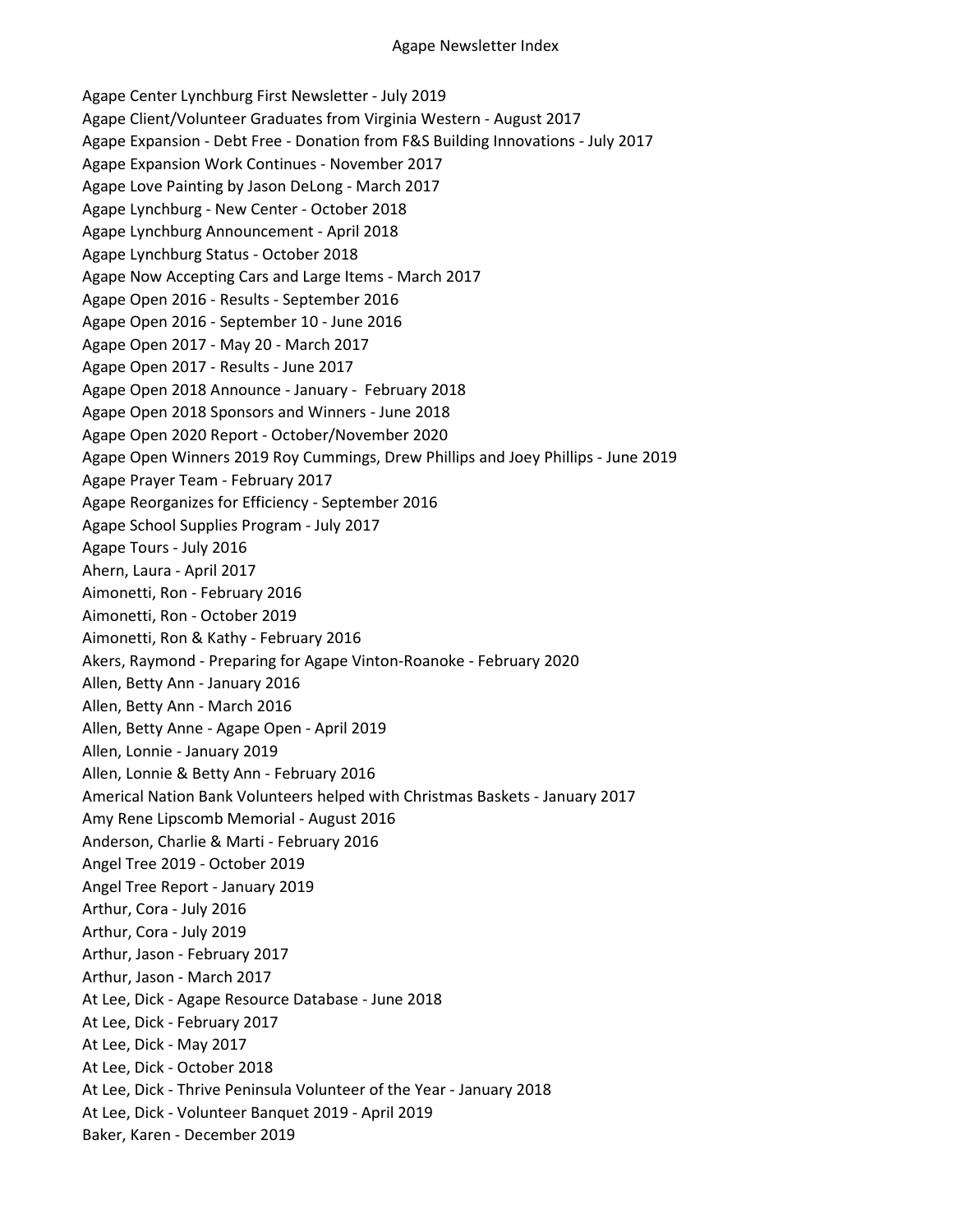Agape Center Lynchburg First Newsletter - July 2019 Baker, Karen - January 2016 Baker, Karen - September 2017 Baker, Karen publishes second book - March 2018 Baker, Vern - January 2018 Baker, Vern - November 2018 Baker, Verne & Karen - February 2016 Balzarini, Doreen - Data - January 2019 Balzarini, Doreen & Jack - February 2016 Barboza Robels, Enrique and Rebeca - March 2018 Basket Ladies - February 2016 Baskets Galone - February 2020 Batwinas, John & Joan - November 2016 Beard, Sandra - July 2019 Beck, Ellen and Pete - October 2018 Beck, Pete & Ellen - February 2016 Bedford Lions - Doris Foutz and Molly Croft - August 2019 Bedrock Church Franklin County Joins Agape - March 2018 Bedrock Church Volunteers - August 2019 Bedrock Church Volunteers - November 2019 Bedrock Church Vounteers - July/August 2018 Bedrock Community Church Volunteers during Christmas Season - January 2017 Bedrock Community Church Volunteers Bag Potatoes - July 2016 Bedrock Community Church Volunteers Serve Agape - July 2017 Bedrock Team - First Place Agape Open - June 2017 Beech, Peggy - Agape Hang Day - February 2020 Beisser, Brenda - October 2017 Beisser, Brenda - October 2019 Beisser, Brenda - Store Manager- May 2018 Bell, Gary & Moira - February 2016 Berger, Monica - April 2017 Berger, Monica - July 2017 Berger, Monica - March 2016 Bergman, Monica - September 2016 Bernau, Ruth & Ted - February 2016 Bernau, Ted - Why I Serve - March 2020 Biblical Financial Principles Class - June 2018 Biesser, Brenda - April 2017 Biesser, Brenda - Store Scheduler - December 2018 Blackman, Becky - June 2017 Blankets Touching Hearts - November 2017 Bombas - Socks Galore - July/Aug 2020 Bond, Mary - April 2016 Book Department Grows - February 2018 Book Review by Diane Davis - A Time to Dance - April 2018 Book Review by Diane Davis - Before We Were Yours - July/August 2018 Book Review by Diane Davis - Beyond the Shadows - January 2018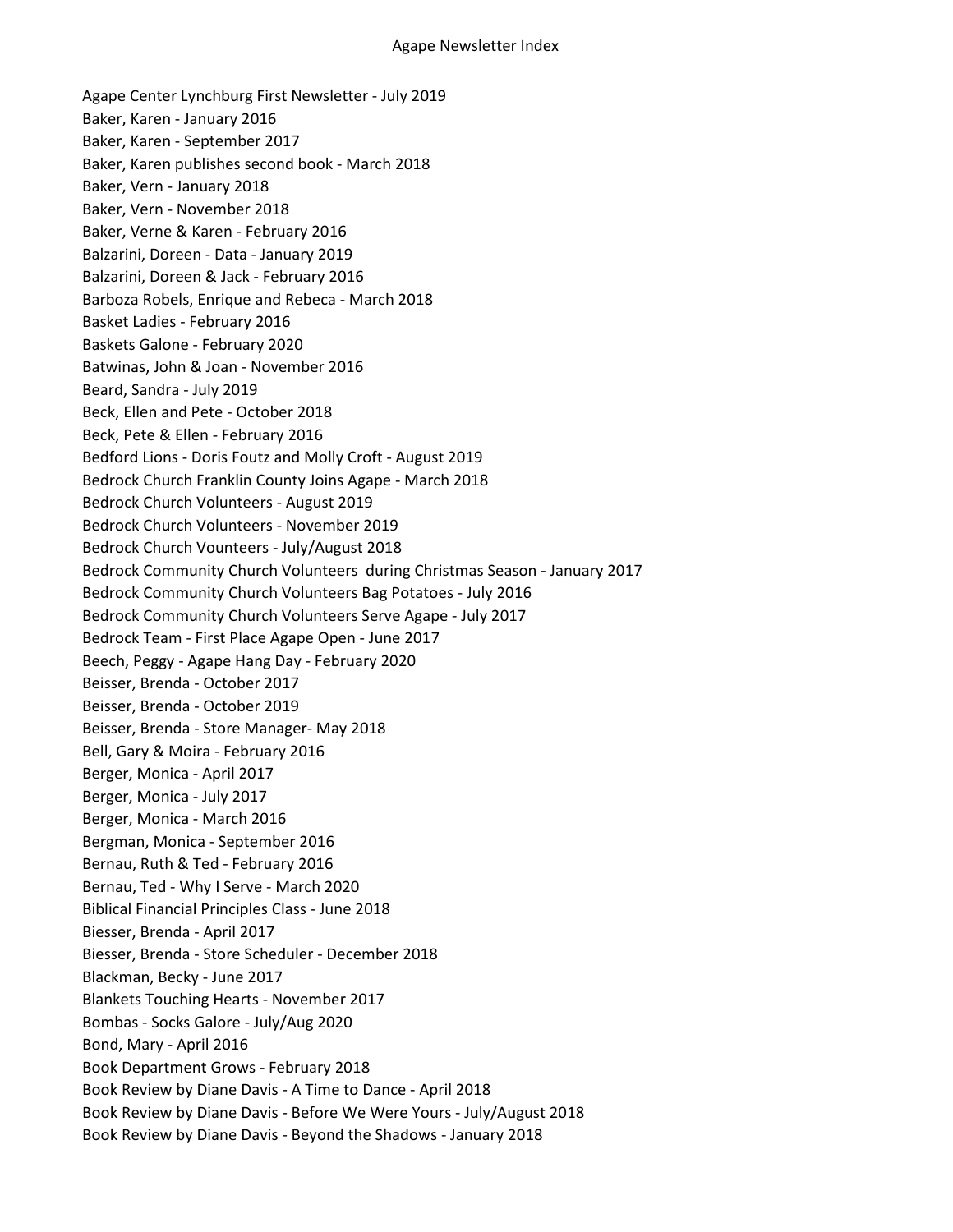Agape Center Lynchburg First Newsletter - July 2019 Book Review by Diane Davis - Dancing in the Rain - March 2019 Book Review by Diane Davis - Deepening Your Conversation with God - December 2017 Book Review by Diane Davis - Destiny Junction - July 2017 Book Review by Diane Davis - Finding Grace - March 2017 Book Review by Diane Davis - I Grew Up Little - September 2017 Book Review by Diane Davis - In Every Pew Sits a Broken Heart - In Her Own Words - December 2018 Book Review by Diane Davis - In His Place - May 2018 Book Review by Diane Davis - In This Together - November 2018 Book Review by Diane Davis - Memoir of a Misfit - May 2017 Book Review by Diane Davis - On Hummingbird Wings - January 2017 Book Review by Diane Davis - Shattered Dreams - August 2017 Book Review by Diane Davis - The Bush is Still Burning - June 2018 Book Review by Diane Davis - The Christmas Shoppe - December 2016 Book Review by Diane Davis - The Color of Light - October 2017 Book Review by Diane Davis - The Foundling - April 2019 Book Review by Diane Davis - The Great Escape - November 2016 Book Review by Diane Davis - The Innocent Man - November 2017 Book Review by Diane Davis - The Lesson - February 2018 Book Review by Diane Davis - Though None Go With Me - October 2018 Book Review by Diane Davis - Trial by Fire - February 2017 Book Review by Diane Davis - Unlikely Angel - September 2018 Book Review by Diane Davis - Waiting for Morning - February 2019 Book Review by Diane Davis - Whatever Happened to Judy - March 2018 Book Review by Diane Davis - Wish You Well - April 2017 Booth, Amanda - December 2016 Bowers, Bert - March 2017 Bowers, Burt - August 2016 Bowman Family - Agape Run 2018 Winners - November 2018 Boy Scout Troop 130 Moneta - October 2019 Bradbury, Chasity - December 2019 Brandon, Cam - August 2016 Brandon, Cam - July 2016 Brewer, Joe & Chasiti - June 2016 Brewer, Joey - December 2019 Brewer, Joey - December 2019 Brickey, Christina - January 2016 Brown, Carol - July 2016 Brunnelson, Tanya - September 2019 Burger, Monica - Agape Hang Day - February 2020 Burke, Melissa - November 2016 Burzynski, Leslie - Agape Hang Day - February 2020 Burzynski, Leslie - Clothing Director - September 2018 Burzynski, Leslie - Director - December 2018 Burzynski, Leslie - October 2018 Burzynski, Leslie - September 2019 Burzynski, Leslie - Volunteer Banquet 2019 - April 2019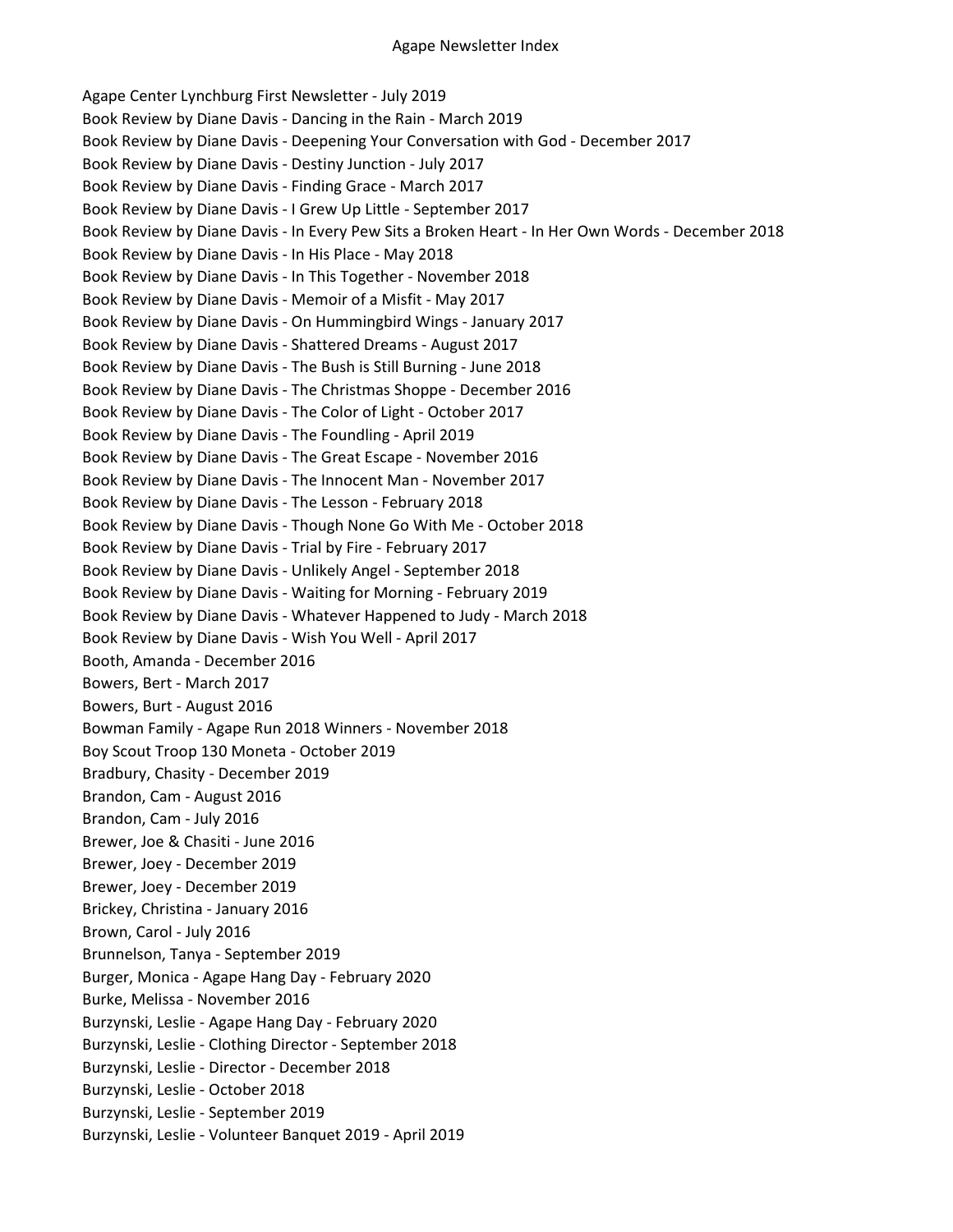Agape Center Lynchburg First Newsletter - July 2019 Burzynski, Mike - November 2018 Burzynski, Mike New Agape Board Member - May 2019 Burzynski, Mike RVG Forklift - February 2019 Byers, David - Let God Take the Wheel - February 2020 Byers, Vickie - August 2016 Caldwell, Judy - January 2017 Caldwell, Judy - October 2016 Calling all Crocheters - October 2017 Capps Charity Challenge - July/Aug 2020 Capps Charity Challenge - Oct 12 (2020) Capps Charity Challenge - Report - October/November 2020 Carol Moyer - Agape Member Church Liaison - January 2017 Carolyn Gordon leads Home Tour Team 2017 - August 2017 Castro, Joann - December 2019 Charity Home Tour 2016 - Report - November 2016 Charity Home Tour 2019 Report - November 2019 Charlie Goodman Celebrates 80th Birthday - May 2016 Childress, Brian - January 2016 Childress, Stephanie - June 2016 Childress, Stephanie - October 2016 Childress, Stephanie - October 2017 Childress, Stephanie - September 2016 Childress, Sue - September 2016 Chocklett, Rock - August 2016 Christian Heritage Academy Student Volunteers - November 2018 Christmas Gifts 2017 - December 2017 Christmas Message from Sue and Jack - December 2019 Church Partner Meeting - June 2016 Clifton, Marta - March 2017 Clinebell, Justin - May 2019 CMA Ride for Hope to Benefit Agape - September 2017 Cochrane, Deb - October 2019 Cocrane, Deb - First Impressions Team - January 2020 Cocrane, Debbie - September 2017 Cocrane, Debbie and Rick - October 2018 Cocrane, Rick - RVG Coordinator - April 2019 Cocrane, Rick & Deb - February 2016 Cocrane, Rick & Debbie - August 2016 Cole, Aaron - December 2018 Cole, Ann Earns RN Degree - December 2019 Community Garden - April 2019 Confusion - Poem by Charlotte Wood - November 2017 Conners, Susanne - July 2016 Connors, Susanne - August 2017 Connors, Suzanne - Volunteer Banquet 2019 - April 2019 Construction Project Completed - October 2018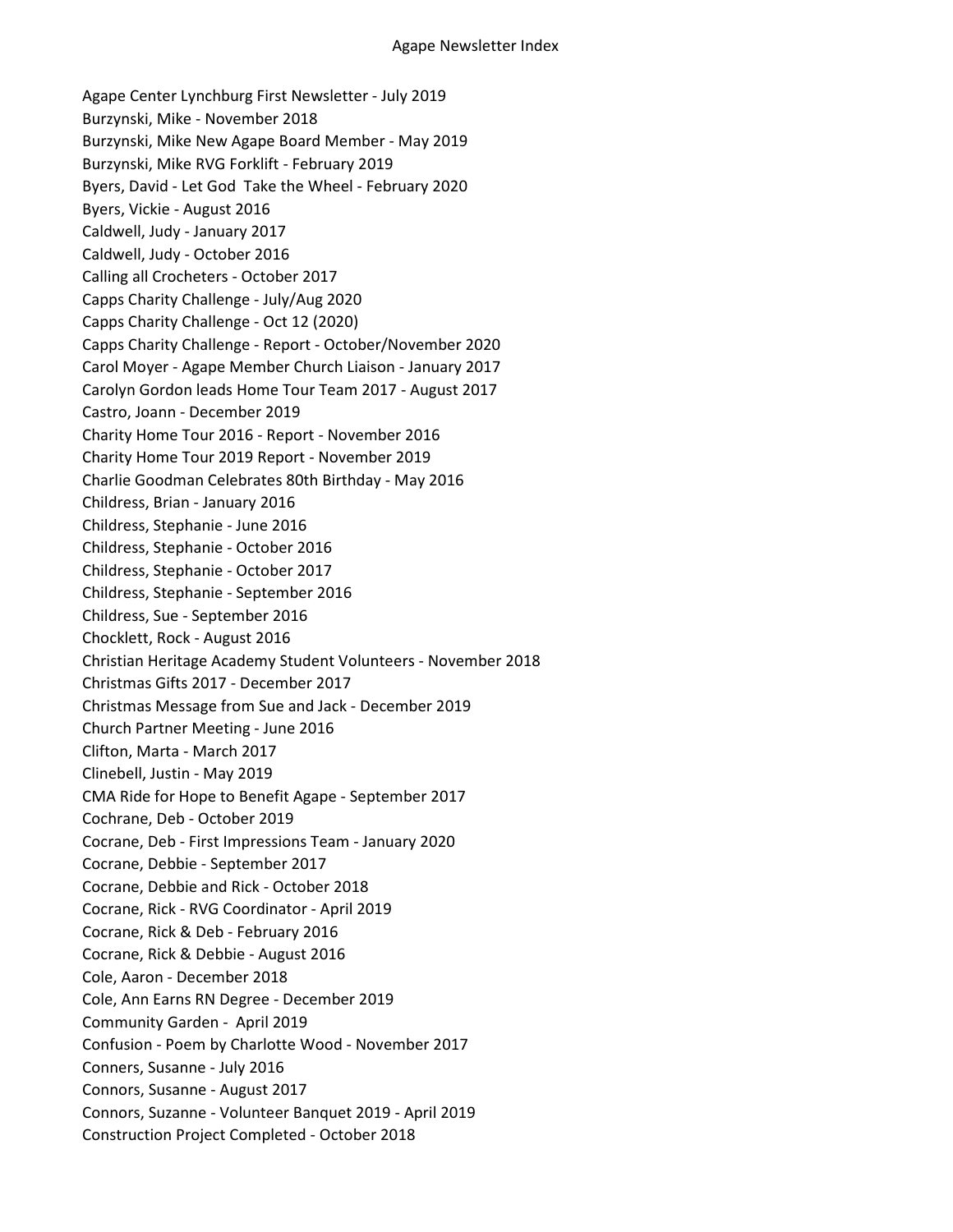Agape Center Lynchburg First Newsletter - July 2019 Construction Project Reports - January - May 2018 Contarino, Karen - May/June 2020 Cooper, Grace - May 2019 Copenhaver, Sheila - J & J Fashions - January 2019 Cordel, Ron - June 2018 Cordell, Ron - April 2017 Cordell, Ron - Board of Directors - March 2019 Cordell, Ron - December 2019 Cordell, Ron - January 2017 Cordell, Ron - Mentor Training - May 2018 Cordell, Ron and Sharen - May/June 2020 Cordell, Sharon - November 2019 Cosmato, Donna - May 2018 Cosmato, Donna - October 2016 Cosmato, Donna - October 2017 Costa Rican Beans and Rice Recipe - March 2018 Costaneda, Odie - November 2018 Couscous for a Cause - December 2018 Couscous Recipe - December 2018 Covid - Back to Normal - May/June 2020 Covid Process - April 2020 Covid Report - April 2020 Covid Report - March 2020 Crigger, Betty - March 2017 CrossPointe IMPACT Student Ministry helped during Christmas Season - January 2017 CrossPointe Small Group Donates Benches - July 2017 Cruise, Mark and Lisa - Home Tour - November 2018 Cumbo, Lori - January 2017 Cunduff, Lacy - November 2018 Daniel, Kent - November 2016 Daniel, Shana - November 2017 Darnell, Michele - December 2018 Davis, Dave and Diane - April 2018 Davis, Diane & Dave - February 2016 DaVita Kidney Care Salem Gift - January 2018 Day, Jim - Mentor Training - May 2018 Day, Rose - March 2017 Deep Clean Night - March 2020 Delong, Ginger - October 2019 Delp, Natasha - December 2017 Delp, Sheryl - December 2019 Diaz, Symya, Kacey, and Enriqueta - May 2019 Dick At Lee Named Furniture Department Director - February 2017 Dillon, Angelina - November 2019 Divers, Brenda - June 2019 Doak, Vicki - Agape Vinton-Roanoke Clothing Director - January 2020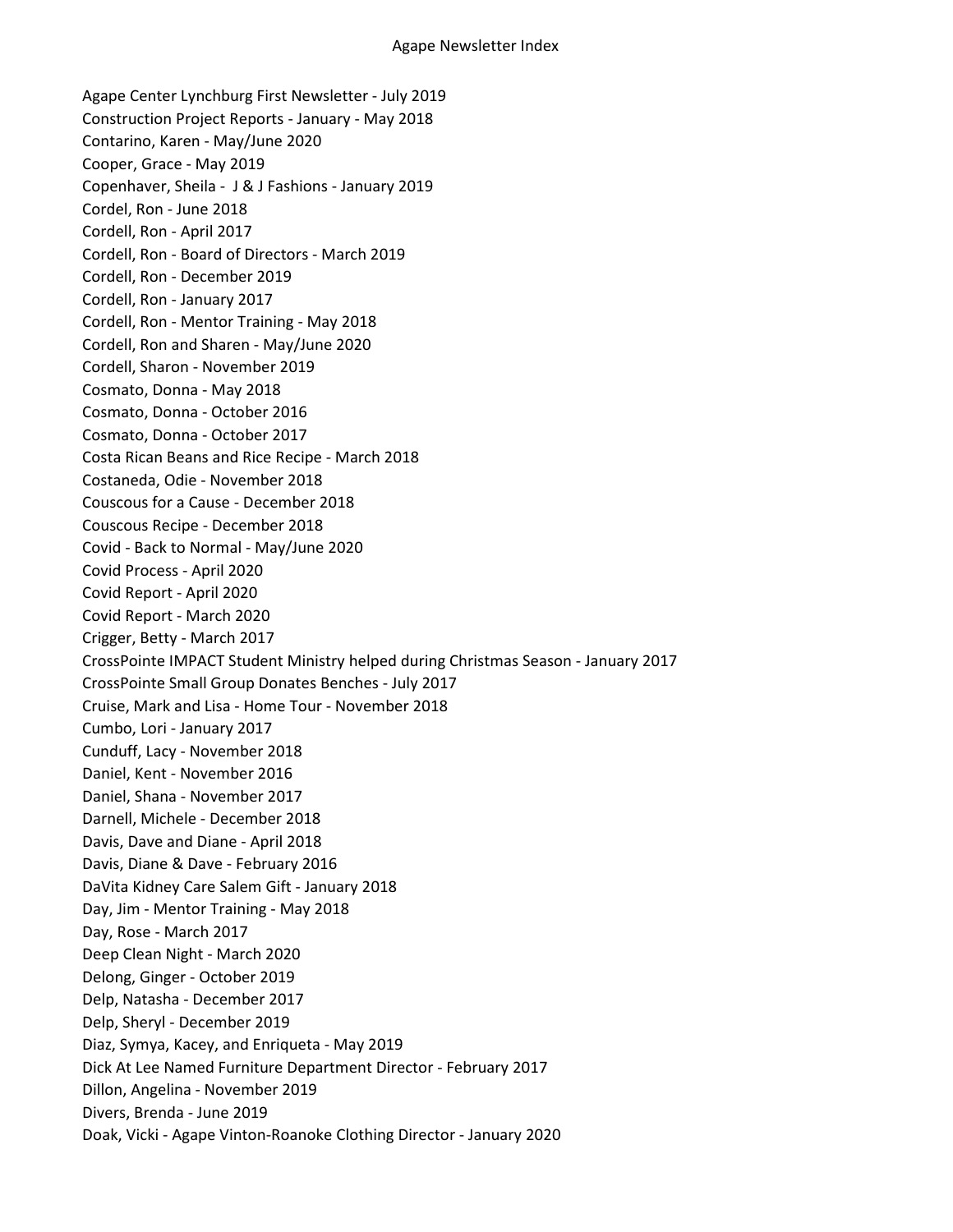Agape Center Lynchburg First Newsletter - July 2019 Donnelly-Back, Emily - Volunteer Banquet - April 2019 Door, Susan - Baskets Galore - February 2020 Doss, Treva - July 2019 Doyle, Karen - March 2017 Doyle, Karen - March 2017 Doyle, Karen - October 2017 Dunbar, Kayla - December 2019 Dunn, Tracy - December 2018 Dunn, Tracy - From the Heart of a Mentor - October/November 2020 Dunn, Tracy - Why I Serve - January 2020 East, Brenda - January 2016 EastLake Community Church Volunteers Make Gift Baskets - October 2016 Ellis, Gary - November 2019 English, Susan - Home Tour Coordinator - July/August 2018 Etzler, Sara - December 2017 Evans, Dennis - March 2016 Executive Committee - Don Frase, Bob Winter, Jim Day and Carol Moyer - June 2019 Facilities and Program Expansion at Agape - September 2016 Family Grass Band - October 2016 Farmers to Family - October/November 2020 Feazell, Delores - July 2017 Feed a Family 2016 - October 2016 Felix, Tamika - Healing Strides - December 2018 Felix, Tamika - July 2019 Festival of Trees 2018 - Bedford Welcome Center - December 2018 Field, Lenore - July 2017 Figueroa, Alexis - Volunteer Banquet 2019 - April 2019 Finch, JoAnn - This is my Church - October/November 2020 Fiori, Bonnie - December 2019 Fiori, Bonnie - February 2018 Fiori, Bonnie - January 2016 Fiori, Bonnie - Recycling Books - November 2018 Fiori, Bonnie - Volunteer Banquet 2019 - April 2019 Firewood Volunteer Kent Daniel - November 2016 First Impressions Team Launch - January 2020 Fischer, Alan & Carolee - Canned Food Donation - April 2020 Flach, Jessica - December 2016 Fleury, Siliamine - God Stories - March 2019 Flight, Bill & Laura - February 2016 Flight, Laura - April 2017 Flight, Laura - December 2016 Flight, Laura - July 2016 Flight, Laura - Saturday Pantry Team - April 2020 Flood, Shana - God Stories - February 2019 Flood, Shelia - July 2019 Floyd, Lisa - Second Auction - October/November 2020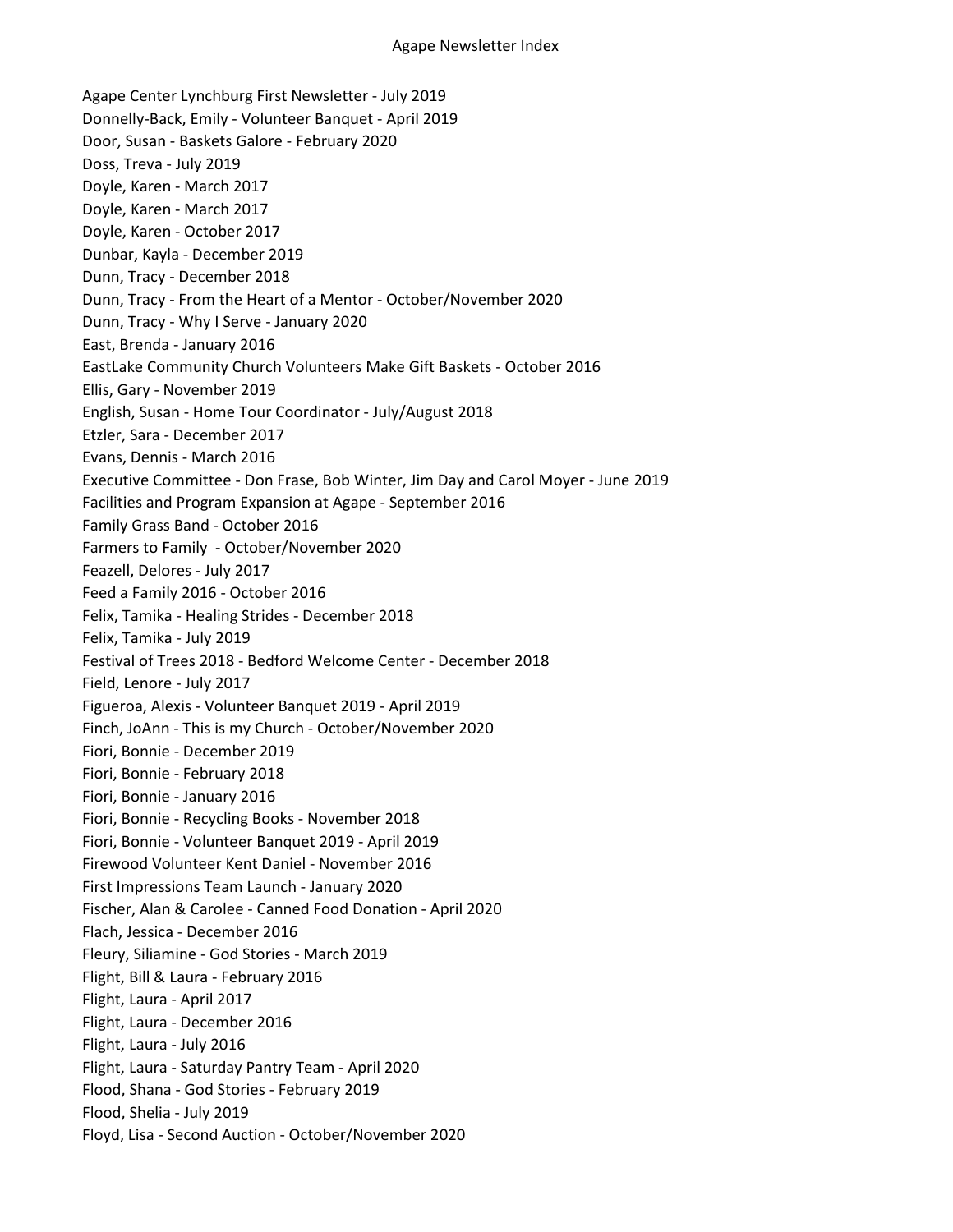Agape Center Lynchburg First Newsletter - July 2019 Floyd, Lisa - Silent Auction - April 2020 Floyd, Lisa - Silent Auction Gift to Agape - May/June 2020 Follin, Cole - January 2017 Food, Sheila - Getting Ahead - March 2020 France, Denice - October 2019 France, Maver & Denise - February 2016 Francis, Carol - November 2017 Francis, Carol and Jeff - August 2019 Francis, Carol and Jeff - Toy Factory September 2018 Francis, Carol with Liberty HS Students - March 2019 Franklin Heights Pastor Stan Parris - September 2019 Frase, Don - February 2016 Frase, Sue - December 2019 Frase, Sue - Director Vinton Agape Center - November 2019 Frase, Sue - Executive Director Agape Vinton-Roanoke - January 2020 Frase, Sue - June 2016 Frase, Sue - March 2017 Frase, Sue - September 2018 Frase, Sue - Volunteer Banquet 2019 - April 2019 Frase, Sue & Don - February 2016 Frazier, Nancy - October 2017 Fusaro, Karen - Baskets Galore - February 2020 Fusaro, Karen - December 2018 Fusaro, Karen - July/August 2018 Fusaro, Karen - September 2016 Fusaro, Karen - Volunteer Banquet 2019 - April 2019 Fusaro, Karen - Why I Serve - February 2020 Galafano, Patti & Tom - Volunteer Banquet 2019 - April 2019 Galafano, Tom - May 2017 Galafaro, Tom - September 2019 Galeota, Becky - God Stories - March 2019 Galifano, Tom & Patti - February 2016 Galleria, Shannon - December 2017 Gallogly, Michael - Santa Ministry - January 2020 Galofaro, Patti - May 2019 Gardner, Jessica - March 2017 Gauthier, Kim - November 2017 Gauthier, Kim - September 2016 Getting Ahead Class 2 Graduation - April 2017 Getting Ahead Class 3 Graduation - January 2018 Getting Ahead Class 6 - December 2019 Getting Ahead Class Graduation - December 2016 Getting Ahead Classes to Start - September 2016 Getting Ahead Reunion - January 2017 Getting Ahead Spring 2018 Class - May 2018 Gift Basket Preparation - May 2018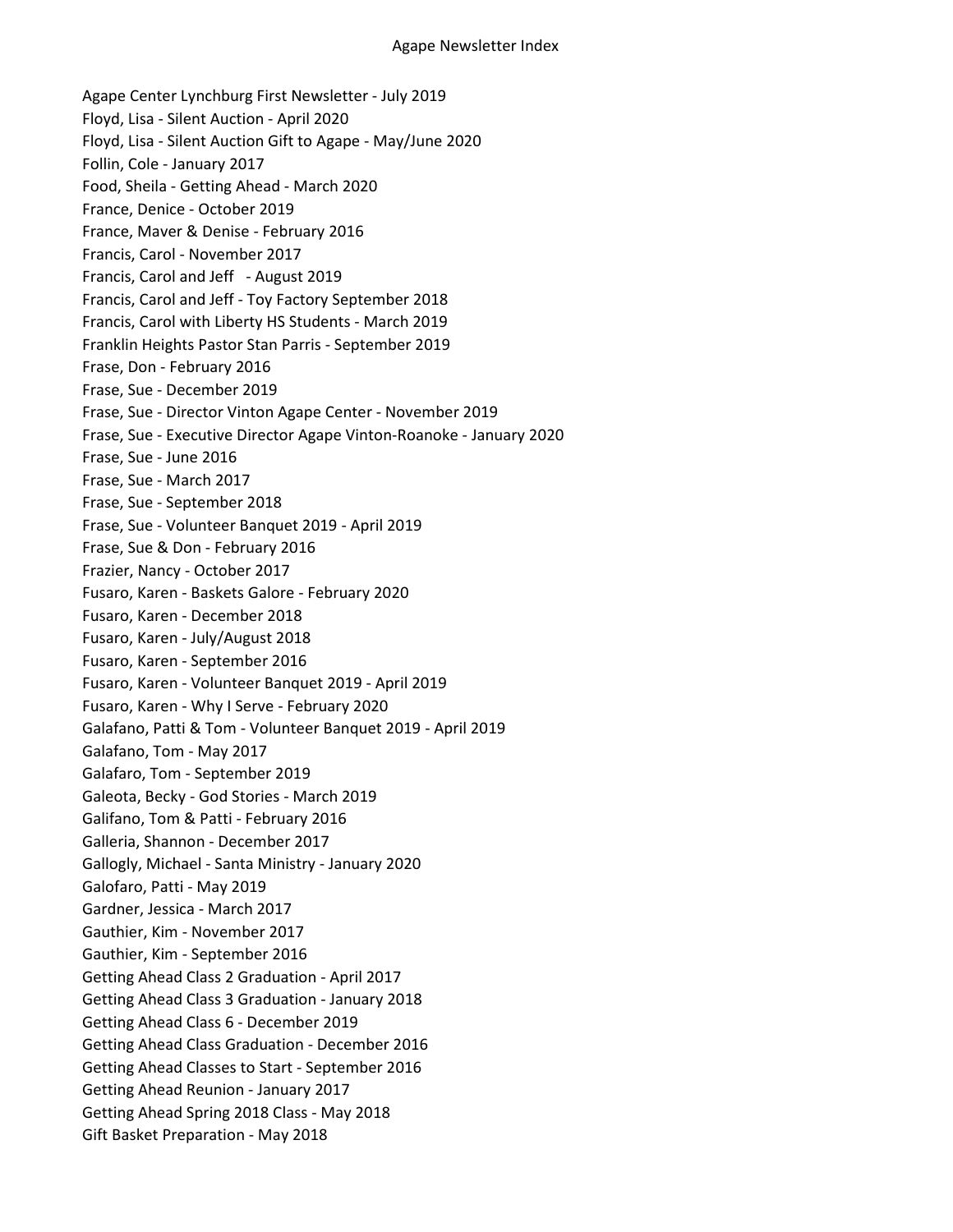Agape Center Lynchburg First Newsletter - July 2019 Gift Basket Preparation in Full Swing - September 2016 Gillette, Donald - May/June 2020 Gleaning for the World Donation - July 2016 Glenn Johnson wears many hats at Agape and in our Community - October 2017 God's Pit Crew - January 2016 God's Pit Crew Partners with Agape - February 2017 Godwin, Mac & Sallie - Preparing for Agape Vinton-Roanoke - February 2020 Going, Sam - January 2017 Gologby, Mike & Dawn - November 2017 Gologby, Mike & Dawn - October 2017 Good News School Club - April 2018 Goodman, Charlie - May 2016 Goodnight, Rex - November 2017 Goodnight, Rex & Rose - February 2016 Goodnight, Rose - First Impressions Team - January 2020 Goodnight, Rose & Rex First Impressions - March 2019 Goodview Baptist Church Volunteers - December 2018 Gordon , Carolyn - December 2017 Gordon, Carolyn - August 2017 Gordon, Carolyn - May 2019 Gordon, Carolyn - November 2018 Gordon, Carolyn - November 2019 Gordon, Carolyn - Team Leader Charity Home Tour - July/August 2018 Gospel Bracelet Leads Client to Christ - September 2017 Gospel/Blue Grass Concert 2016 - October 2016 Gospel/Blue Grass Concert 2016 - September 2016 Grace Cooper, Grace - Volunteer Banquet 2019 - April 2019 Grand Winter Gala Contribution - March 2016 Gravley, Sandy - September 2016 Gray, Cindy - Mentor Training - May 2018 Gray, Madison and Savannah - Volunteers - September 2018 Gray, Maggie - Volunteer Banquet 2019 - April 2019 Gray, Maggie Telephone System Upgraded - September 2019 Gray, Tony - July 2017 Green, Sam Hill - December 2016 Griggs, Bill - March 2016 Griggs, Bill - May 2019 Griggs, Bill - Pastor at Dwelling Place - March 2016 Griggs, Debbie - January 2016 Griggs, Debbie - Volunteer Banquet 2019 - April 2019 Griggs, Debbie & Bill - February 2016 Grizzle, Jennifer - September 2016 Guice, Gloria - August 2016 Guza, Edith & Dennis - February 2016 Hackman, Annamarie - December 2016 Haggerty, Christina - Preparing for Agape Vinton-Roanoke - February 2020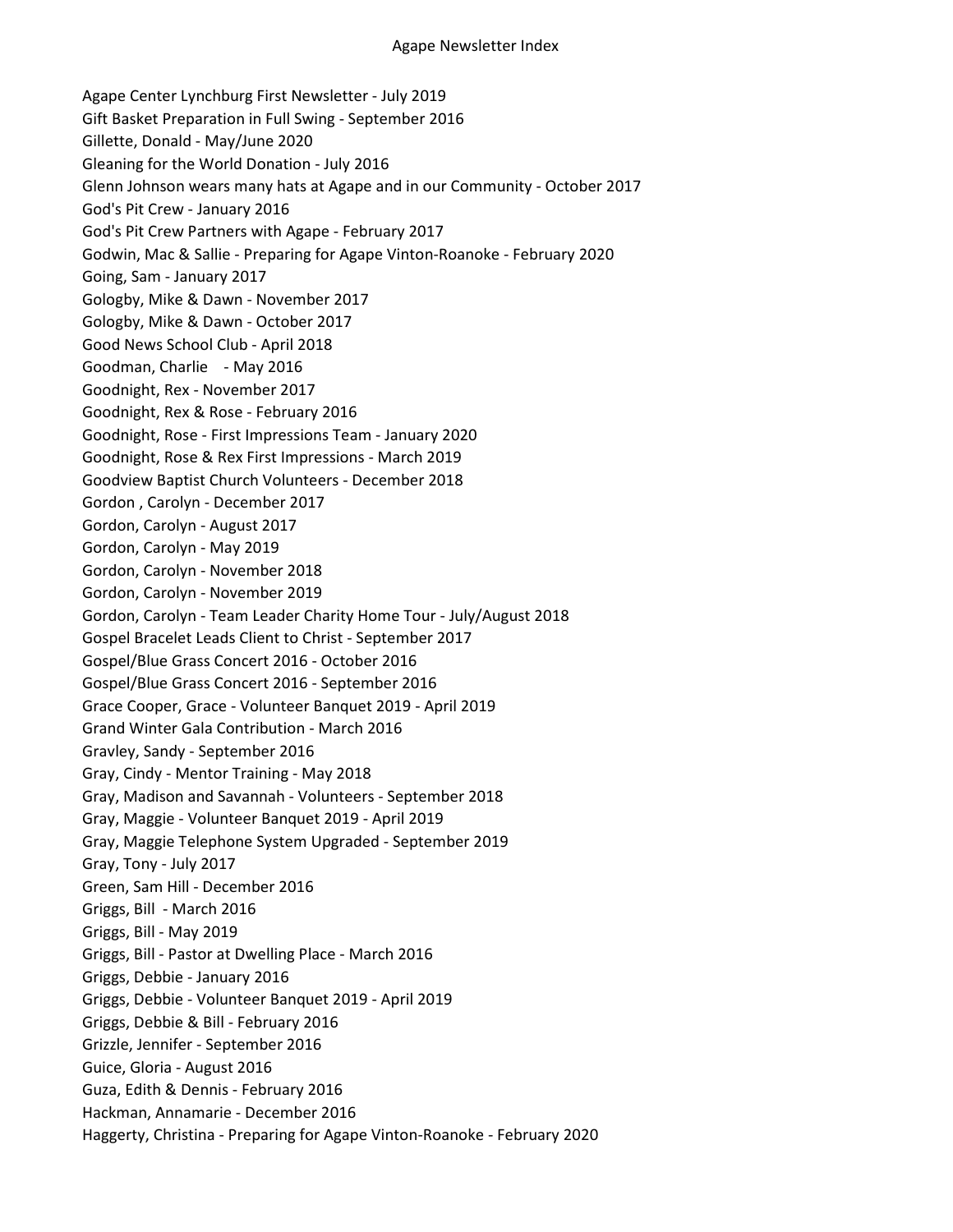Agape Center Lynchburg First Newsletter - July 2019 Hairston, Melissa - January 2016 Haitian Family Fled Persecution - February 2017 Hale, Kaye - March 2016 Hale, Kaye - March 2017 Halesford Baptist - New Agape Member Church - January 2017 Hallock, Carol & Robbie - February 2016 Hallock, Robbie - January 2016 Hallock, Robbie - November 2018 Hancock, Erica - September 2017 Hang Day 2020 - February 2020 Hanson, Michaelynn - December 2017 Harbridge, Grant - March 2017 Harper, Dorothy - April 2017 Harper, Dorothy - September 2017 Harper, Gordy - August 2017 Harper, Gordy & Judy - February 2016 Harper, Judy - January 2016 Harper, Judy - January 2018 Harper, Judy - May 2019 Harper, Judy - November 2018 Harper, Judy and Gordy - July 2019 Harris, Ginny - June 2016 Harris, Ginny - May 2017 Harris, Ginny - May 2019 Harris, Ginny - Mentor Training- May 2018 Harris, Ginny - Why I Serve - March 2019 Harris, Melvin - January 2017 Hawkins, Eileen - September 2016 Healing Strides - December 2019 Healing Strides Gap Visit - April 2018 Healing Strides - May 2019 Healthy Eating Program - January 2018 Helm, Mantana - February 2020 Hess, Betty - December 2016 Hick, Kim - August 2019 Higgins, Alvin - December 2017 Highland Baptist Church AWANA - May 2018 Hodges, Paula Lynn - March 2020 Hodges, Paula Lynn - March 2020 Hofheinz, Karl - November 2016 Hofheinz, Pat - June 2017 Hofheinz, Pat - Why I Serve - April 2020 Hogan, Dolores - Preparing for Agape Vinton-Roanoke - February 2020 Hogle, Jan - December 2017 Hogle, Jan - December 2019 Hogle, Jan - January 2016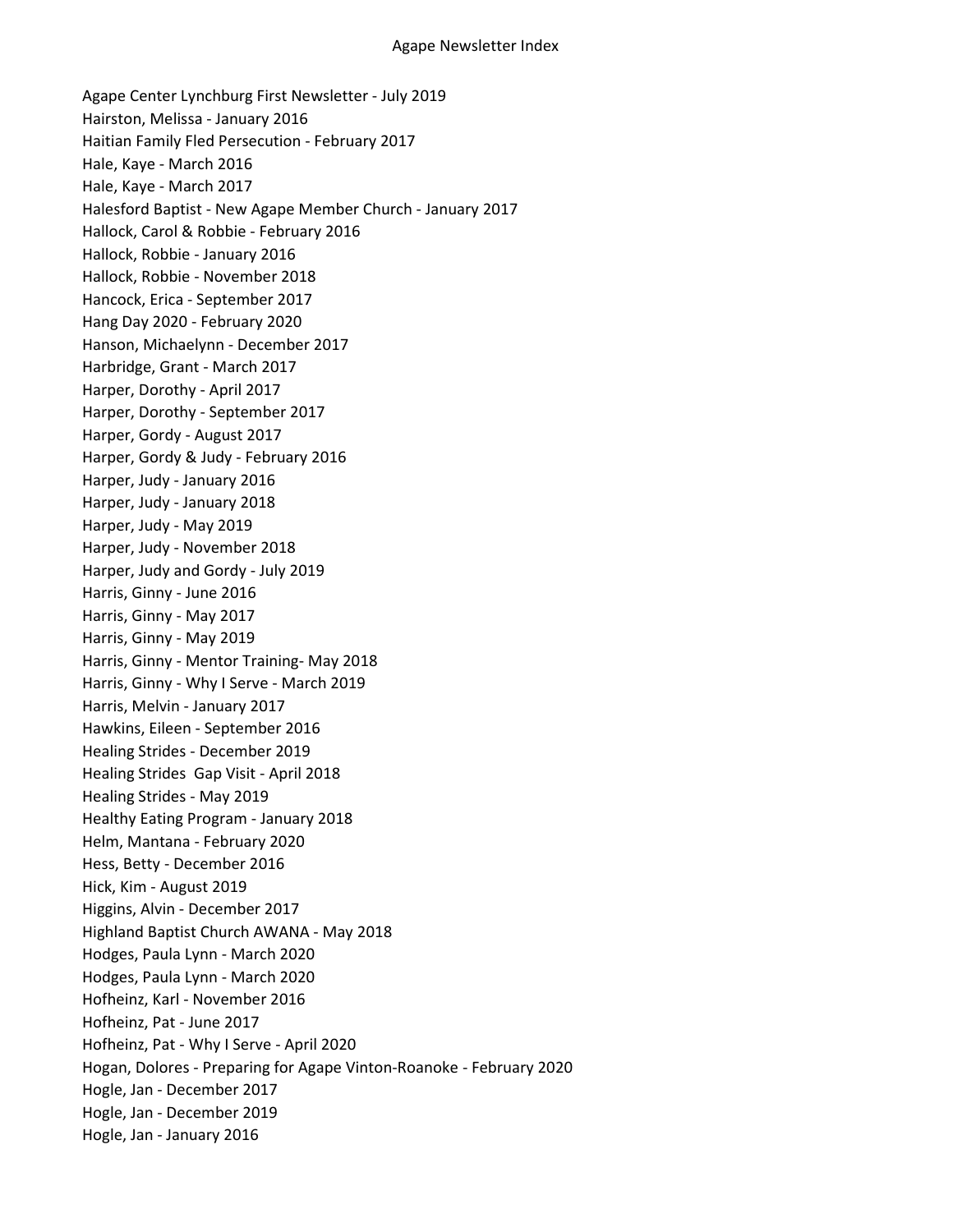Agape Center Lynchburg First Newsletter - July 2019 Hogle, Jan - June 2019 Hogle, Jan - March 2016 Hogle, Jan - March 2017 Hogle, Jan - November 2018 Hogle, Jan - September 2016 Hogle, Jan - September 2017 Hogle, Jan - What it Means to Be Saved by John MacArthur - April 2020 Holden, Randy - May 2019 Honduras Prosthetic Leg Mission - January 2018 Hood, Sue - January 2016 Horvath, Bill - January 2017 Horvath, Cyndi & Bill - February 2016 Howell, Lynda - First Impressions Team - January 2020 Howell, Sabrina - August 2016 Howerton, Pam - Mentor Training - May 2018 Huddleston Elementary Student Volunteers - December 2019 Huff, Denny - January 2017 Hughes, Juliann - December 2017 Hummel, Frank - Memorial - February 2020 Hunters for the Hungry - March 2016 Hurt, Betty - December 2016 Hyde, Debbie - Home Tour Coordinator - July/August 2018 Hyde, Paul - November 2016 I am the God who Sees - Moira Bell - July 2017 Income Tax Preparation - January 2019 Inner-Faith Fellowship - New Agape Member Church - May 2016 Irvin, Patti - Agape Hang Day - February 2020 J & J Gospel Band - October 2016 Jaramillo, Angela - December 2016 Jaramillo, Angela - September 2017 Jaramillo, Angela & Alvaro - August 2016 Jeff Mangold Oversees Agape Warehouse Expansion - August 2017 John Batwinas Memorial - November 2016 Johnson, Bob - May 2017 Johnson, David with fiance Dorothy - October 2019 Johnson, Glenn - June 2016 Johnson, Glenn - December 2019 Johnson, Glenn - October 2017 Johnson, Glenn - September 2019 Johnson, Ron - Saturday Pantry Team - April 2020 Johnston, Jan - Volunteer Banquet 2019 - April 2019 Johnston, Jan - Why I Serve - July/Aug 2020 Johnston, Rick - May 2017 Johnston, Rick - September 2019 Johnston, Rick and Jan - November 2019 Jones, Alvin - January 2017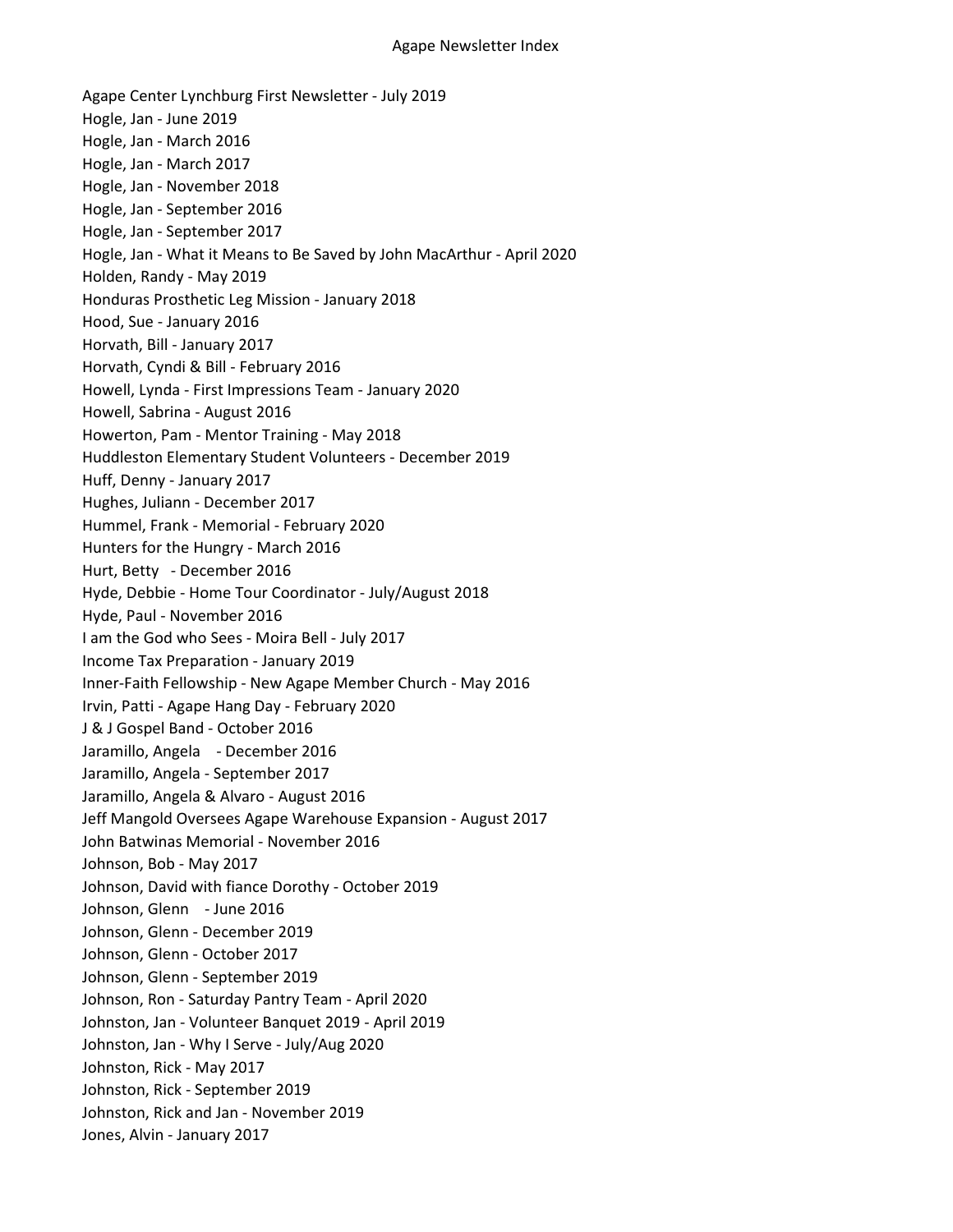Agape Center Lynchburg First Newsletter - July 2019 Jones, Dr. Ken - January 2018 Jones, Judy - July 2019 Jones, Judy - June 2018 Jones, Judy - September 2017 Jones, Karen - April 2016 Jones, Karen - June 2018 Jones, Karen - March 2017 Jones, Karen - Mentor Training- May 2018 Jones, Karen - September 2016 Jones, Karen - Volunteer Banquet 2019 - April 2019 Jones, Karen & Ken - February 2016 Jones, Karen and Nathan - December 2019 Joyous Junque Resurrection Catholic Church Donation - July 2019 Judy Harper - Certified as ServSafe Food Handler - February 2017 Karen Doyle New Coordinator of Clothing - October 2017 Karen Jones - New Assistant Director - April 2016 Karen Jones, Karen - Volunteer Banquet 2019 - April 2019 Keaton, Troy - June 2017 Ken Webber - Agape Photographer - April 2017 Kidd, Matthew - March 2017 King, Linda - August 2019 Kinsey, Tammy - June 2017 Knight, Tiffany - November 2016 Kone, Patricia - September 2017 Kook, Sunny - July 2017 Kraft, Kristy - December 2017 Kristy Kraft Donates Copies of Her New Book to Agape - December 2017 Kroger Donation - July 2019 Krueger, Kristi - December 2019 Kurz, Janet - February 2018 LaMonde, Hope and Dana - God Stories - February 2019 Landing Restaurant Love Project - May/June 2020 Laura Flight Wears Many Hats at Agape - April 2017 Leedy, Linda - June 2017 Leedy, Linda - May 2017 Leftwich, J - August 2017 LeMay, Steve - November 2016 LeMay, Steve - October 2016 Lester, Shirley - Agape Vinton-Roanoke - February 2020 Liberty High School FFA - March 2020 Liberty High School Students - March 2019 Liberty University Students from Kim Gauthier's Bible Study Make Christmas Baskets - November 2016 Liberty University Volunteers - February 2018 Linda Leedy - Manager of USDA Department - May 2017 Linda Leedy & Carol Moyer Recruit for Charity Home Tour - June 2017 Linen Shower Third Annual - January 2019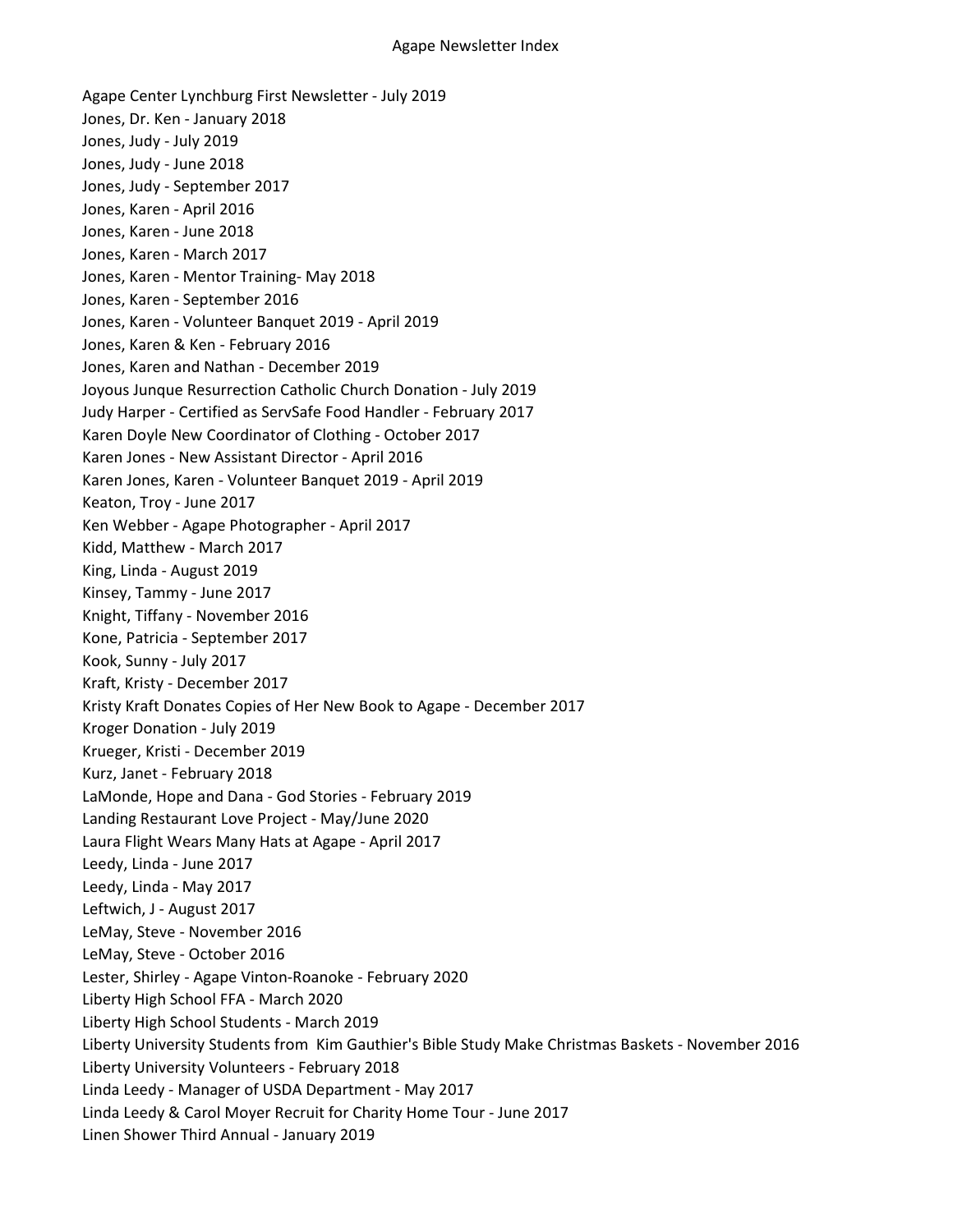Agape Center Lynchburg First Newsletter - July 2019 Lions Club Provides Vision Screening for Agape - August 2016 Lions Club Provides Vision Screening for Agape - March 2017 Lipscomb, Amy Rene - August 2016 Lipscomb, Jack - December 2017 Lipscomb, Jack - May 2017 Lipscomb, Jack & Sue - February 2016 Lipscomb, Jack and Sue - December 2018 Lipscomb, Jack RVG Forklift - February 2019 Lipscomb, Sue - April 2016 Lipscomb, Sue - August 2017 Lipscomb, Sue - December 2017 Lipscomb, Sue - July 2017 Lipscomb, Sue - March 2016 Lipscomb, Sue - May 2019 Lipscomb, Sue - Moneta Ruritan Citizen of the Year - June 2018 Lipscomb, Sue - November 2016 Lipscomb, Sue - November 2018 Lipscomb, Sue - Volunteer Banquet 2019 - April 2019 Lipscome, Peggy - September 2019 Lloyd, Christine - May 2018 Loading Dock Improvements - November 2019 Logan, Amoni - December 2017 Lohmeyer, Bob - December 2017 Lohmeyer, Bob - December 2018 Lohmeyer, Bob - May 2017 Lohmeyer, Gini - Memorial - February 2020 Lohmeyer, Gini & Bob - February 2016 Lu Lu's Closet - August 2019 Lucas, Dalton - December 2017 Lynchburg Agape Opens - March 2019 Lynchburg Community Trust Grant for Walk-in Freezer - March 2018 MacMillan, Don - Working for God - February 2020 Maddox, Mattie - SML Building Supply - December 2018 Mangold, Jeff - Sept 2016, March-May-August 2017 Many Groups Help Agape Prepare Christmas Baskets - December 2017 Marie, Anna - June 2017 Martin, Mandy - December 2017 Martin, Mandy - May 2019 Martin, Mandy SML Lions - April 2019 Matrangola, Mike - June 2017 Matrongola, Mike - May 2019 Matthew, Linda - October 2019 McCain, Teresa - Agape Open - April 2019 McCain, Teresa - June 2017, August 2017 McClintic, Matthew - April 2018 McCullers, Will - January 2016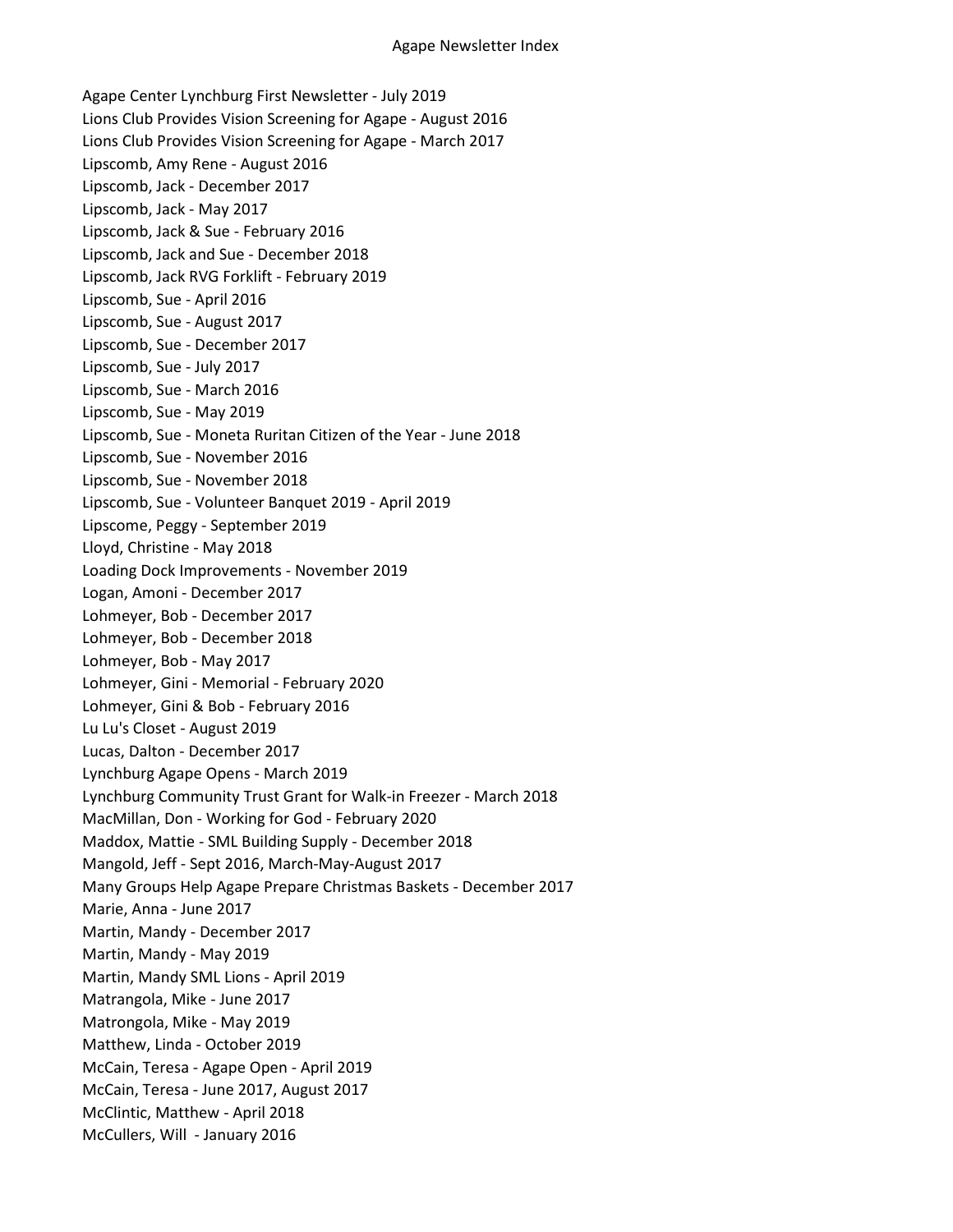Agape Center Lynchburg First Newsletter - July 2019 McCullors, Jonie & Will - February 2016 McCullors, Will - March 2016 McKenzie, Kris - Sept 2016, April 2017, Sept 2018, Dec 2019 McKenzie, Kris - Agape Hang Day - February 2020 McKenzie, Kris - Shoe Dept/Store Stocking - May 2018 McKenzie, Kris & Mac - February 2016 McMillian, Donald - September 2019 McMillion, Tina - August 2016 Meador, Thelma - Gift Shop Hostess - March 2020 Meador, Thelma - November 2017 Meaning of Agape - August 2019 Melvin Harris, Melvin - Volunteer Banquet 2019 - April 2019 Member Church Map - March 2017 Member Church Meeting - October 2018 Mentor Training - May 2018 Merrick, Carla - September 2018 Miedema, Marcia - God Stories - March 2019 Miedema, Marcia - January 2016 Mills, Ashley - September 2019 Mills, Carol - Gift Shop Hostess - March 2020 Mills, Iris - August 2017 Mills, Iris - July 2017 Mills, Iris - June 2018 Mills, Iris - September 2017 Mills, Jim - August 2016 Mineral Springs Christian School Volunteers - October 2019 Mission Trip for Agape Volunteers - Faith Into Action - September 2017 Mitchel, Kim and Keith - Mission to Nicaragua - July/August 2018 Mitchell, Angela - December 2017 Monday, Karen - December 2019 Montgomery, Brittany - December 2016 Mooneyham, Rachel - God Stories - April 2019 Moore, Clyde - May 2017 Morgan, Carol - July 2019 Morris, Pam - August 2016 Morris, Pam - June 2017 Morse, Robert - November 2016 Morse, Sandra - Charity Home Tour 2018 Gift - November 2018 Morse, Sandra - December 2017 Mortvedt, Jan - August 2017 Moyer, Carol - Agape Open - April 2019 Moyer, Carol - August 2016 Moyer, Carol - January 2017 Moyer, Carol - July 2017 Moyer, Carol - June 2017 Moyer, Carol - October 2018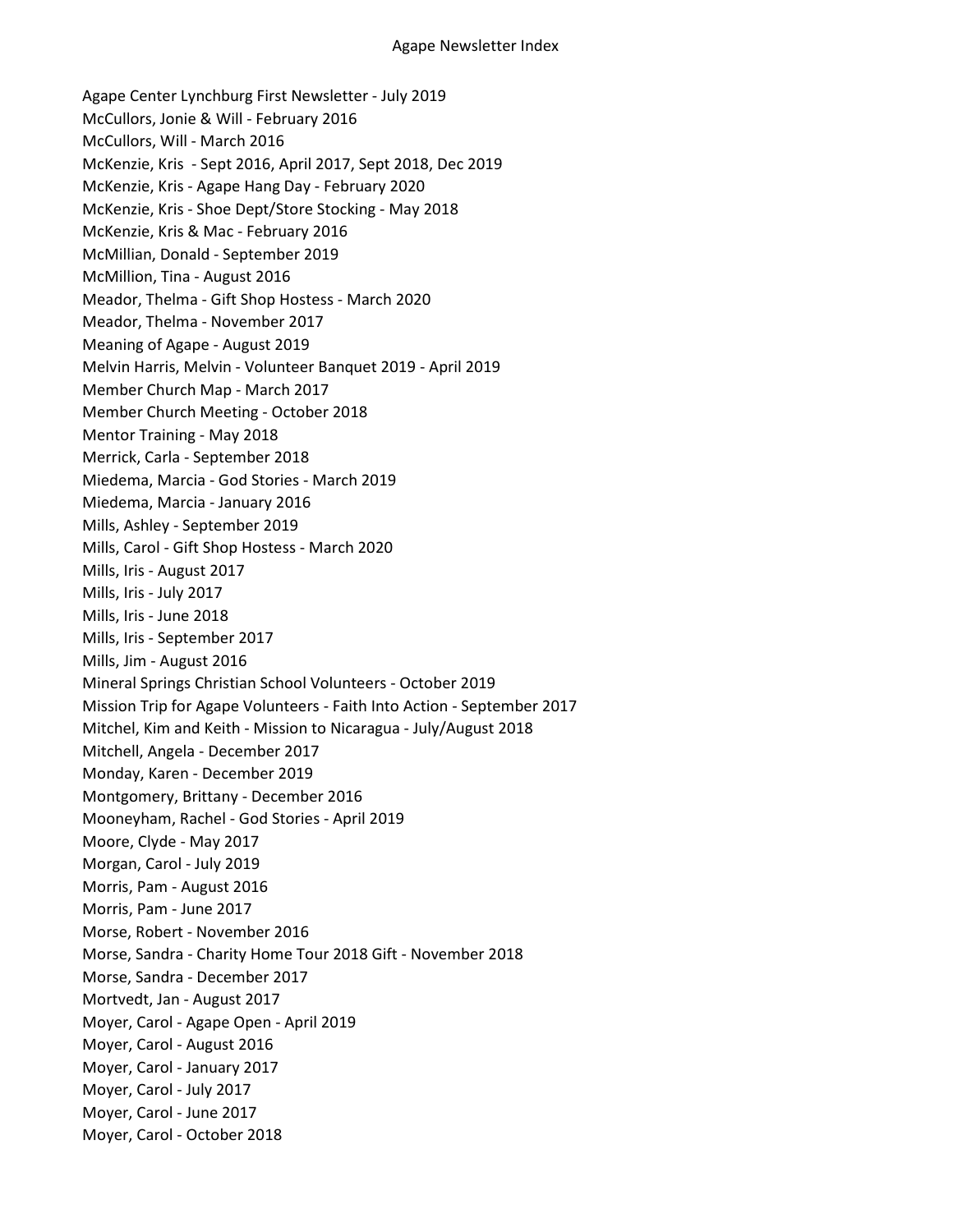Agape Center Lynchburg First Newsletter - July 2019 Moyer, Carol & Scott - February 2016 Moyer, Carol First Impressions Team - January 2020 Moyer, Carol Joins Agape Board - May 2018 Moyer, Scott - July 2017 Moyer, Scott - June 2019 Mt. Praisemore Overflows - August 2019 Mullins, Barbara - June 2017 Mullins, Barbara - September 2016 Murphy, Sue & Ron - February 2016 Murphy-Brown, Lois - July 2019 Mykyla, Brianna, Avery and Sarah - Saturday Pantry Team - April 2020 Mykyla, Jackie - Saturday Pantry Team - April 2020 Nancy Smith Houswares Dedication - November 2018 Nelson, Rolf - November 2016 New Agape Annex - May 2017 New Book by Karen Baker - January 2016 New Pantry Computer Program - January 2016 New Refridgerator Truck - March 2016 Nikic, Frank - November 2019 Nikic, Frank - Santa at Vitalize Church Live Nativity - January 2020 Nikic, Karen - New Communications Director - December 2019 Norfleet, Bo - December 2019 Norfleet, Bo - December 2019 North, Tabitha - Agape Lynchburg - March 2019 North, Tabitha - April 2018 North, Tabitha - October 2018 Novellino, Tarri - October 2019 Novellino, Tarri Maine to Moneta - May 2018 Novellino, Tarry - May 2019 Nunn, Joyce - December 2016 Nunn, Joyce - June 2018 Nutrition Class Offered - June 2017 Oliver, George & Barbara - Volunteer Banquet 2019 - April 2019 Oliver, Shirley - December 2016 Olman, Shelly & Chris - December 2016 Open Space - Mentors - March 2020 Overstreet, Doris - December 2019 Overstreet, Grace - December 2019 Overstreet, Melanie - September 2017 Owens, Cliff & Dot - Preparing for Agape Vinton-Roanoke - February 2020 Palestine Baptist Church Volunteers - June 2019 Palestine Baptist Volunteers - July/Aug 2020 Panantel, Reuben - February 2016 Pantry Volunteer Pictures - March 2020 Parking Lot Expansion - January 2020 Parkway Christian Academy Third Grade Students Serve - April 2016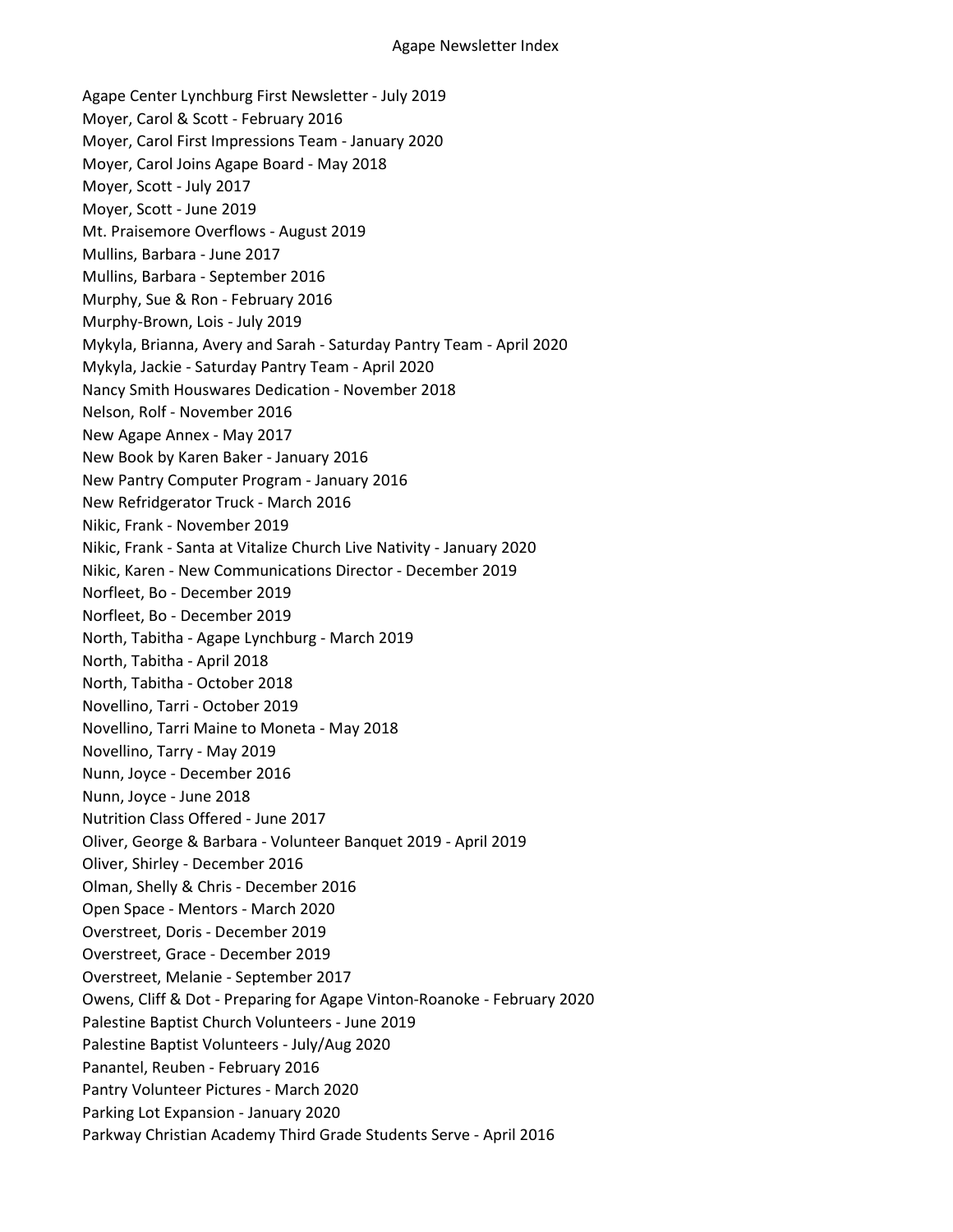Agape Center Lynchburg First Newsletter - July 2019 Pastor Rock Chocklett Runs for Agape - August 2016 Pastor Rock Chocklett Runs for Agape - October 2016 Paul Hyde Memorial - November 2016 Paul, Agneau & Siliamine - February 2017 Paul, Angeau - December 2016 Payne, Janice - November 2016 Perkey, Maggie - April 2017 Peterson, Glenn - Volunteer Banquet 2019 - April 2019 Plumb, Mark - December 2016 Plumb, Mark - September 2017 Plumb, Mark and Lin Co-Facilitators of GAP - January 2018 Poindexter, Stephanie - December 2016 Poland, Jeremiah - November 2019 Poor, Mary Jame - July 2019 Poor, Mary Jane - Healing Strides - December 2018 Poor, Mary Jane - May 2019 Postal Drive 2019 - May 2019 Postal Food Drive 2016 - May 2016 Postal Food Drive 2017 - May 2017 Postal Food Drive 2018 - May and June 2018 Preparation for Christmas 2016 - April 2016 Preparations for Volunteer Appriciation Banquet - January 2017 Preston, Glenn & Kay - February 2016 Preston, Kay - March 2016 Prillaman, Cassidy - December 2018 Prunty, Georgia - April 2016 Puckett, Matthew - June 2019 Pustelak, Shirley - August 2017 Pyle, Linda - Data - January 2019 Pyle, Linda - October 2018 Quay, Randy - Agape Run - July/August Sept 2018 Quay, Randy - March 2017 Quay, Randy & Robin - November 2017 Radford Baptist Church Women's Missonary Union - July/August 2018 Radford Baptist VBS Donates Canned Goods to Agape - July 2017 Radgowsky, Linda - Saturday Pantry Team - April 2020 Ramaker, Mitchell & Michelle - March 2017 Ratliff, Bailey - August 2017 Rebman, Glenn - December 2019 Reed, Marion - February 2017 Reed, Marion - June 2016 Reed, Marion - May 2019 Reed, Marion - Prayer Team Coordinator - August 2019 Resource Database - June 2018 Revell, Sherry - Mentor Training - May 2018 Richard Walker Memorial - December 2016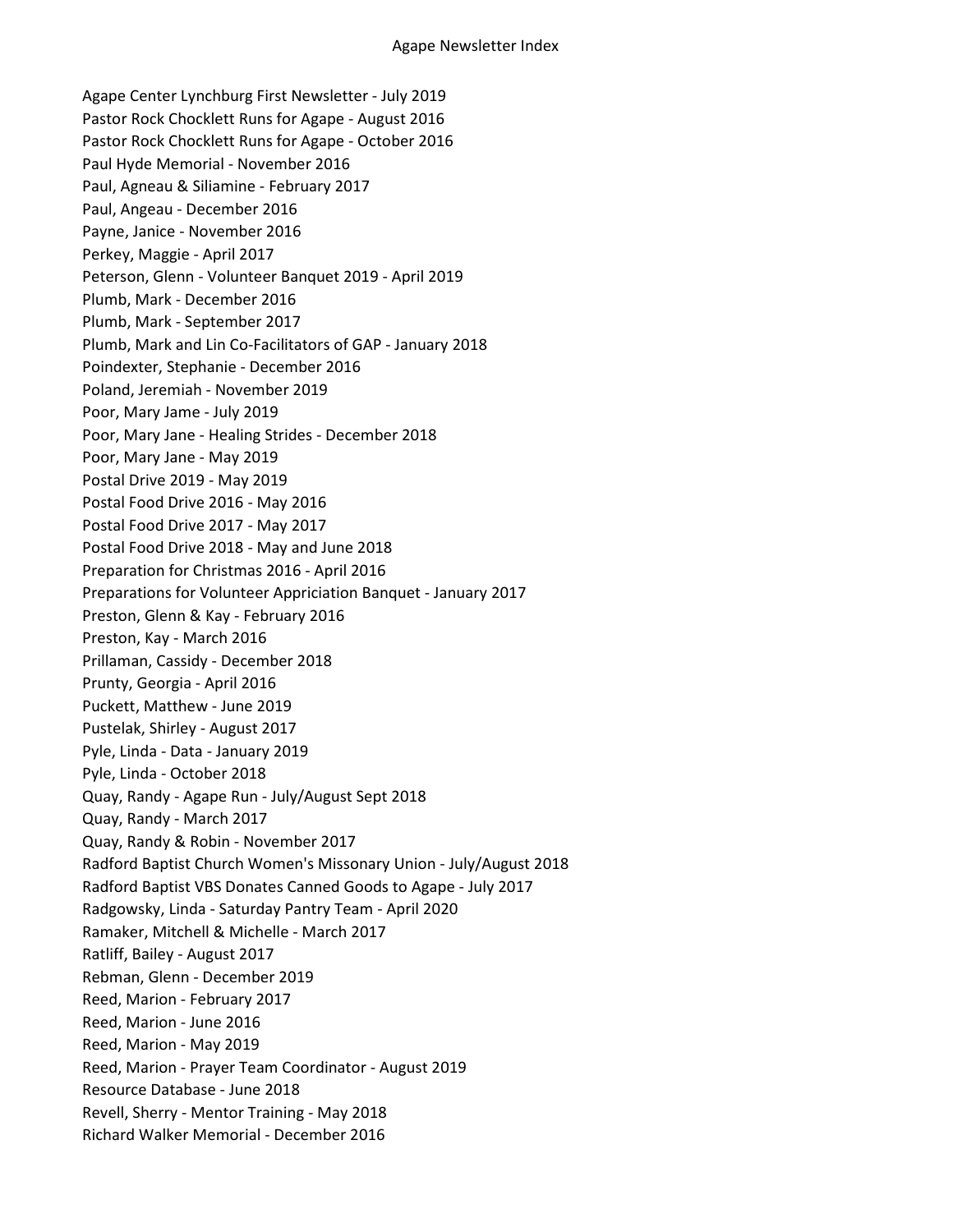Agape Center Lynchburg First Newsletter - July 2019 Richards, Kathy - January 2016 Richardson, Ellen - November 2016 Rick & Deb Cocrane House - Charity Home Tour 2016 - August 2016 Rick & Deb Cocrane House - Charity Home Tour 2016 - May 2016 Ride for Hope - Radford Baptist - July 2019 Ride for Hope - Report - November 2016 Ride for Hope A Success - November 2017 Ride for Hope Benefits Agape - October 2016 Roanoke Valley Gives 2018 - January February March 2018 Roanoke Valley Gives 2018 - Walk In Fridge and Freezers - July/August 2018 Roanoke Valley Gives 2019 - January 2019 Rocky Mount Baptist Church - New Agape Member Church - April 2016 Rocky Mount Christian Heritate Acadamy Volunteers - November 2019 Rodden, Paul - Agape Hang Day - February 2020 Rodriguez, Regina - January 2016 Rogers, Sue & Gary - February 2016 Run for the Children 5K 2017 - October 2017 Russetta Write's Bible Study Makes Christmas Baskets - November 2016 RVG 2020 Report - March 2020 Saul, Sheri - January 2016 Saunders, Sheila - EMT - January 2019 Saunders, Sheila - January 2018 Saunders, Sheila - Manager Houswares/Intake - May 2018 Saunders, Sheila - May 2017 Saunders, Shelia - September 2016 Saunders, Shelia - September 2019 Saunders, Shiela - November 2018 Schaefer, Stephanie - September 2016 Schubert, Kate - October 2017 Schumaker, Doug & Brenda Gay - February 2016 Schumaker, Kate - October 2017 Seitz, Jeremy - IT Director Agape Vinton-Roanoke - January 2020 Selden, Karen - December 2019 Sellers, Janet - July/August 2018 Sellers, Janet - May 2018 Sellers, Janet - September 2016 Seventh Day Adventist Church Ladies - September 2018 Sexton, Tai - SML Building Supply - December 2018 Sheila Saunders, Shelia - Volunteer Banquet 2019 - April 2019 Sinex, Pam - April 2017 Skillman, Sam - Why I Serve - April 2019 Smith, Darby - Baskets Galore - February 2020 Smith, Donals - December 2016 Smith, Holly - June 2018 Smith, Nancy - November 2018 SML Building Supply - December 2018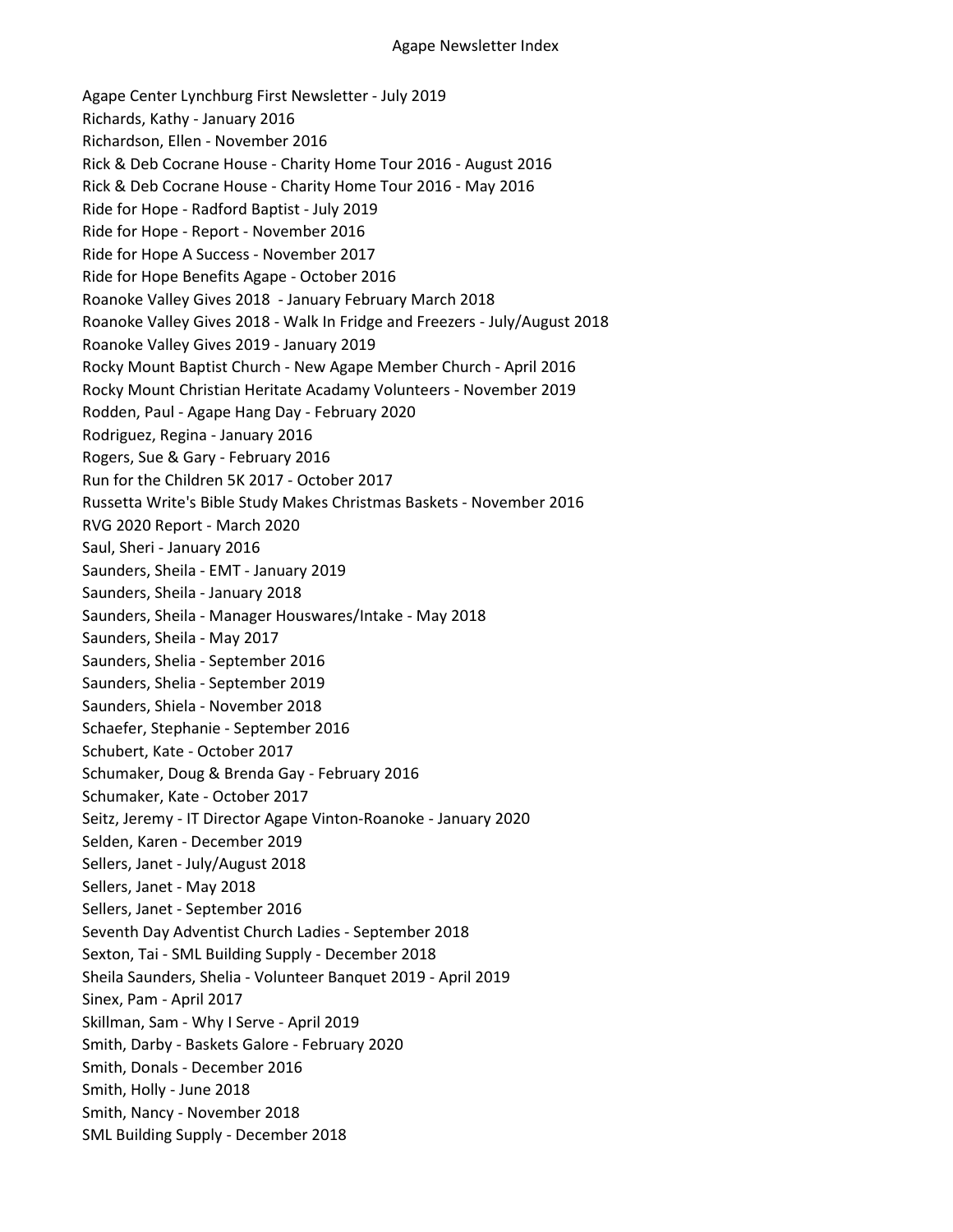Agape Center Lynchburg First Newsletter - July 2019 SML Christian Academy Student Volunteers - November 2018 SML Christian Academy Student Volunteers - October 2019 SML Kiwanis Club - June 2019 SML Quilters Guild Donate to Agape - September 2016 SML Rotary Gift - November 2018 Socks for Souls Campaign - Christian Toney - January 2017 Solano, Ericka - September 2018 Sorrentino, Shirley - SML Rotary- November 2018 SSA Awareness Presentation - March 2017 Stafford, John - SML Rotary - November 2018 Stanley, Jim - January 2016 Stanley, Kaylee and Hunter - May 2019 Staunton River High School Volunteers - June 2019 Staunton River Students Volunteer at Agape - December 2017 Staunton River Students Volunteer at Agape - December 2018 Steen, Debbie - January 2017 Stephens, Tom & Becky - February 2016 Stoffer, Nancy - November 2016 Stouffer, Bob - Agape Open - April 2019 Stouffer, Bob - November 2016 Stouffer, Nancy & Bob - February 2016 Stovall, David - August 2016 Strategic Planning Committee - January 2016 Strategic Planning Training/Input Meeting - March 2016 Stubbs, Agie - Volunteer Banquet 2019 - April 2019 Stubbs, Agie & Tom - February 2016 Students from Moneta Elementary Pack Thanksgiving Grocery Bags - November 2017 Students from SML Christian Academy Help Agape - November 2017 Stump, Charles - January 2017 Suggs, Carol - September 2018 Suggs, Jeffery & Carol - January 2019 Sutphin, Karen - October/November 2020 Swain, Carol & Ken - February 2016 Swain, Ken - January 2017 Sylvester-Johnson, Joy - September 2016 Teresa McCain - Director of the Runners Department - June 2017 Thomas, Ricky - Outdoor Ministry - March 2019 Thomas, Ricky & Renee - February 2016 Thompson, Deborah - August 2016 Toney, Christian - January 2017 Tony, Frank & Angeal - May 2016 Training Leaders for Christ Homeschool Coop - December 2019 Transitions at Agape - April 2017 Transport Team - November 2019 Trinity Ecumenical Gleaners - December 2018 Tuck, Gerald - Saturday Pantry Team - April 2020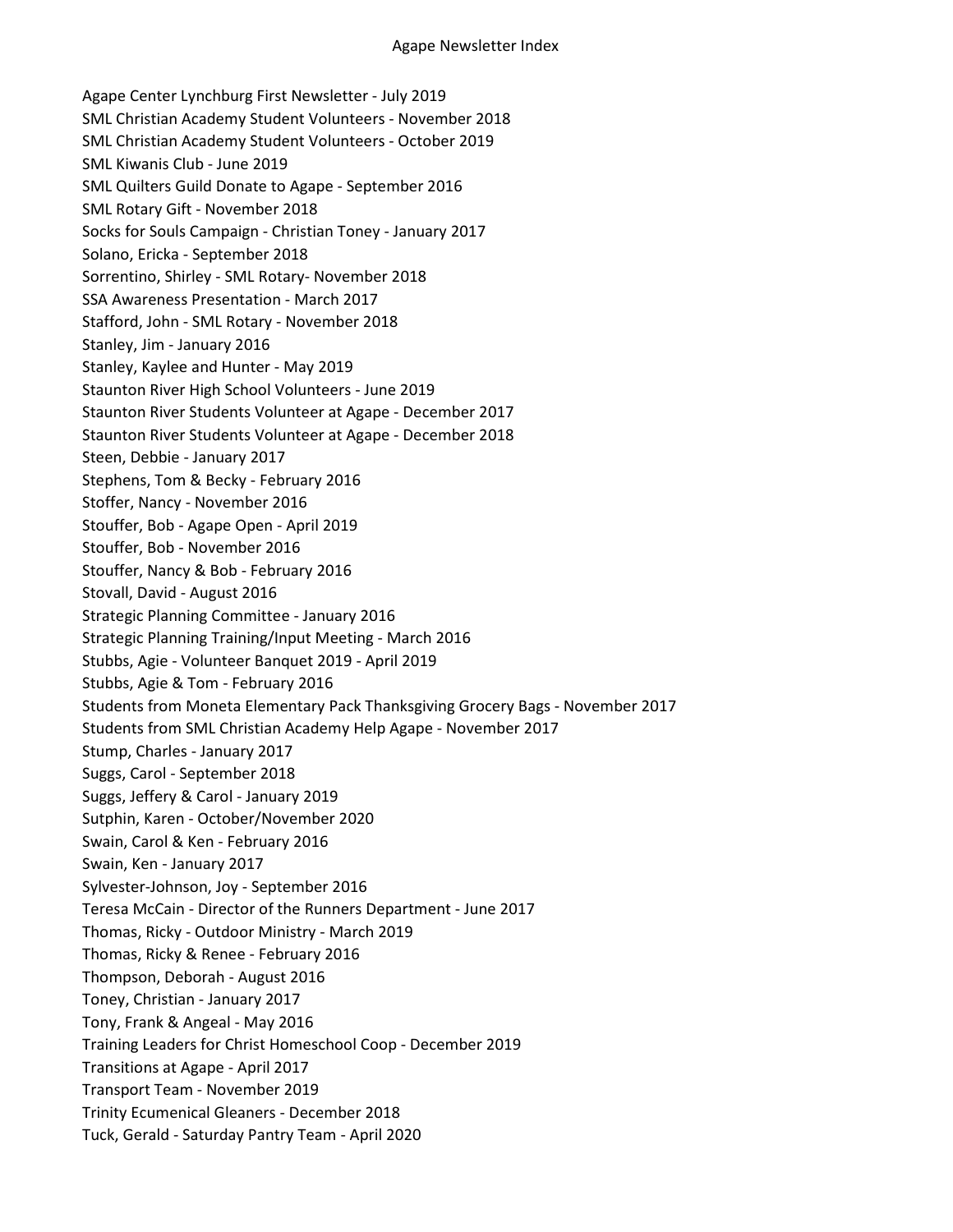Agape Center Lynchburg First Newsletter - July 2019 Tuck, Robyn - July 2017 Tudor, Fred - April 2016 Turner, Charlie - Agape Vinton-Roanoke - February 2020 Turner, Charlie - Preparing for Agape Vinton-Roanoke - February 2020 Turner, Cheryl - Co-Executive Director/Treasurer Agape Vinton-Roanoke - January 2020 Turner, Jeff - June 2016 Turner, Jeff - March 2017 USDA - New Agape Center Department - August 2016 Van Buren, Denise - November 2019 Van Vleet, Alicia - May 2019 Vandergriff, Paula - September 2018 VanVliet, Leo & Alicia - February 2016 Vinton Agape Center - November 2019 Vinton-Roanoke Agape Shaping Up - January 2020 Vinton-Roanoke Agape Update - February 2020 Virginia Cooperative Extension - July/Aug 2020 Vis, Sarah - December 2016 Vitalize Church - New Agape Member Church - July 2017 Vitalize Church Live Nativity - January 2020 Vitalize Church Pastor Tony Gray - November 2019 Volunteer Appreciation Banquet Highlights - March 2017 Volunteers in Training (Young Volunteers) - July 2019 Vreeland, Debbie - August 2019 Vreeland, Debbie & Bob - February 2016 Walk-A-Thon 2016 Report - July 2016 Walker, Ann and Roger - November 2019 Walker, Clay & Kathy - Preparing for Agape Vinton-Roanoke - February 2020 Walker, Jesse - November 2019 Wallace, William - January 2016 Walston, Bonnie - Preparing for Agape Vinton-Roanoke - February 2020 Warehouse Expansion Progresses - September 2017 Webb , Ronny - October 2017 Webber, Ken - April 2017 Wells, Nancy - August 2016 Westlake Baptist - New Agape Member Church - December 2016 Wetherald, Nathan - June 2017 Whinney, Rob - Baskets Galore - February 2020 Williams, Ashley - February 2020 Williams, Lynn - September 2016 Williams, Lynn - April 2018 Williams, Sue - Director of Reception - January 2019 Willis, Lucia Why I Serve - January 2019 Wilson, Bonnie - October 2019 Winney, MaryBeth - May 2019 Winters, Bob - Agape Open - February 2019 Winters, Bob - Agape Open - January 2019